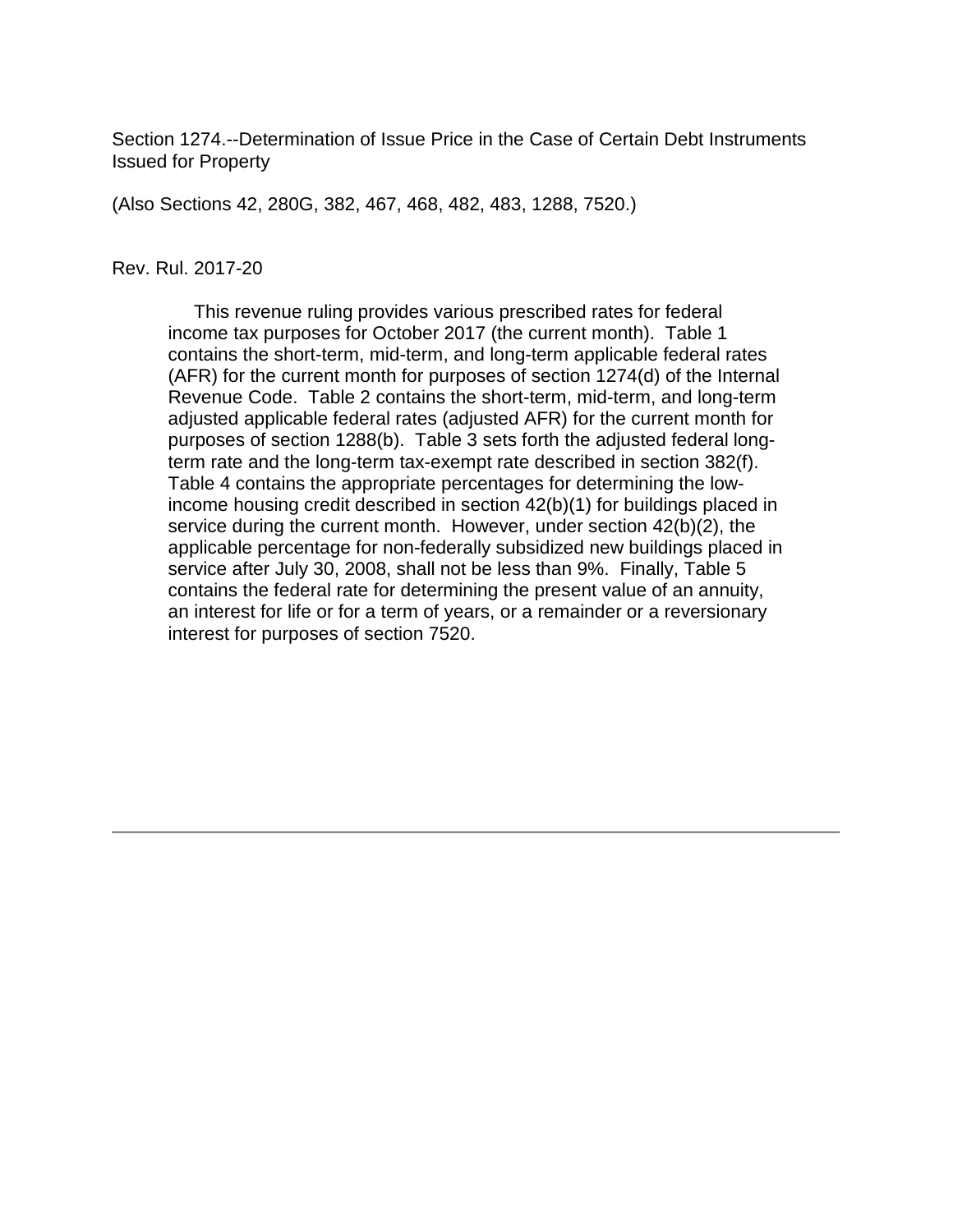## REV. RUL. 2017-20 TABLE 1

# Applicable Federal Rates (AFR) for October 2017

|          | <b>Period for Compounding</b> |            |           |         |  |  |  |
|----------|-------------------------------|------------|-----------|---------|--|--|--|
|          | Annual                        | Semiannual | Quarterly | Monthly |  |  |  |
|          |                               |            |           |         |  |  |  |
|          | Short-term                    |            |           |         |  |  |  |
| AFR      | 1.27%                         | 1.27%      | 1.27%     | 1.27%   |  |  |  |
| 110% AFR | 1.40%                         | 1.40%      | 1.40%     | 1.40%   |  |  |  |
| 120% AFR | 1.53%                         | 1.52%      | 1.52%     | 1.52%   |  |  |  |
| 130% AFR | 1.66%                         | 1.65%      | 1.65%     | 1.64%   |  |  |  |
|          | Mid-term                      |            |           |         |  |  |  |
| AFR      | 1.85%                         | 1.84%      | 1.84%     | 1.83%   |  |  |  |
| 110% AFR | 2.03%                         | 2.02%      | 2.01%     | 2.01%   |  |  |  |
| 120% AFR | 2.22%                         | 2.21%      | 2.20%     | 2.20%   |  |  |  |
| 130% AFR | 2.40%                         | 2.39%      | 2.38%     | 2.38%   |  |  |  |
| 150% AFR | 2.78%                         | 2.76%      | 2.75%     | 2.74%   |  |  |  |
| 175% AFR | 3.25%                         | 3.22%      | 3.21%     | 3.20%   |  |  |  |
|          | <u>Long-term</u>              |            |           |         |  |  |  |
| AFR      | 2.50%                         | 2.48%      | 2.47%     | 2.47%   |  |  |  |
| 110% AFR | 2.75%                         | 2.73%      | 2.72%     | 2.71%   |  |  |  |
| 120% AFR | 3.00%                         | 2.98%      | 2.97%     | 2.96%   |  |  |  |
| 130% AFR | 3.25%                         | 3.22%      | 3.21%     | 3.20%   |  |  |  |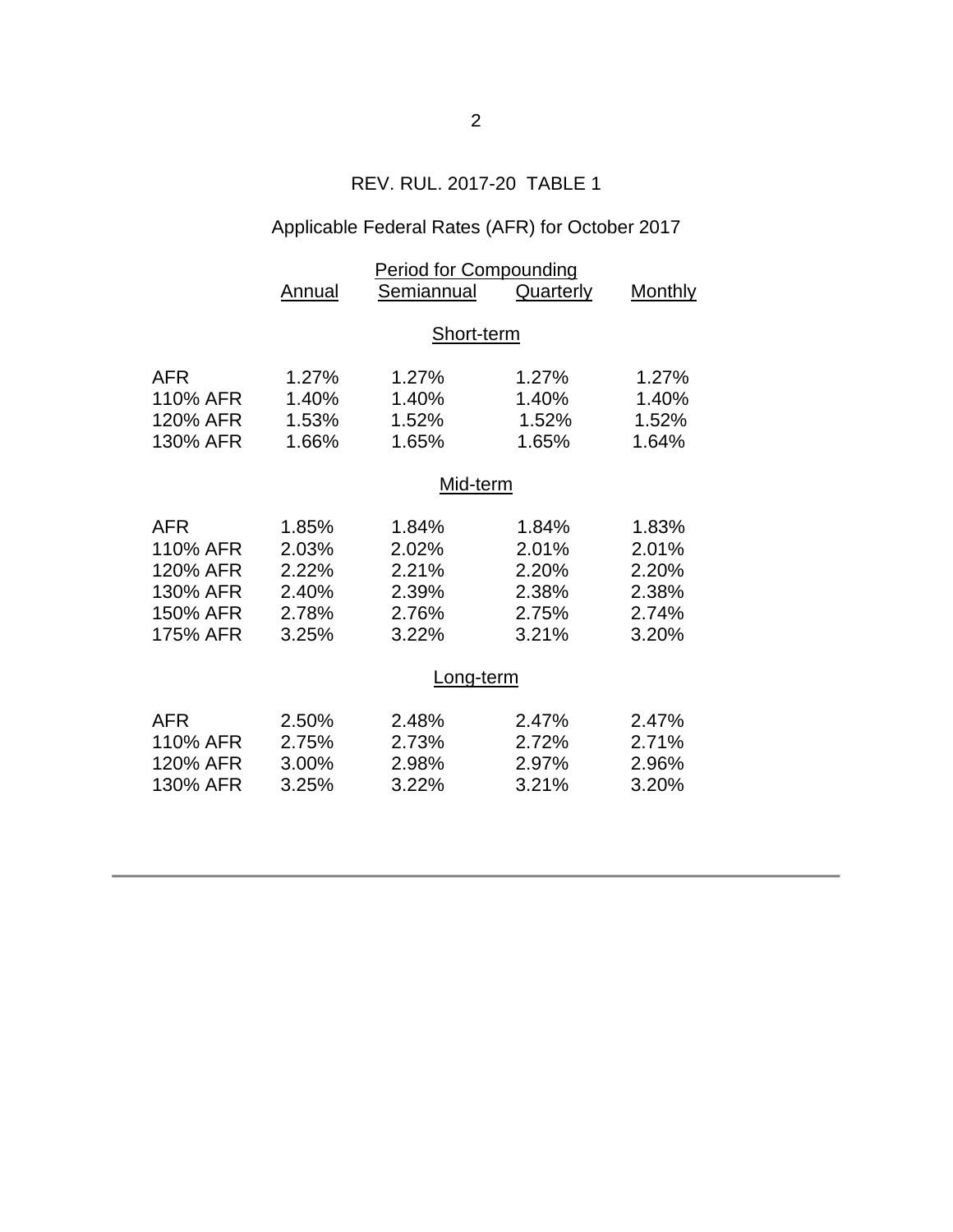### REV. RUL. 2017-20 TABLE 2

## Adjusted AFR for October 2017

|                            | <b>Period for Compounding</b> |            |           |         |  |
|----------------------------|-------------------------------|------------|-----------|---------|--|
|                            | Annual                        | Semiannual | Quarterly | Monthly |  |
| Short-term<br>adjusted AFR | $.94\%$                       | .94%       | .94%      | .94%    |  |
| Mid-term<br>adjusted AFR   | 1.37%                         | $1.37\%$   | $1.37\%$  | 1.37%   |  |
| Long-term<br>adjusted AFR  | 1.85%                         | 1.84%      | 1.84%     | 1.83%   |  |

### REV. RUL. 2017-20 TABLE 3

| Rates Under Section 382 for October 2017                                                                                                                                            |          |
|-------------------------------------------------------------------------------------------------------------------------------------------------------------------------------------|----------|
| Adjusted federal long-term rate for the current month                                                                                                                               | $1.85\%$ |
| Long-term tax-exempt rate for ownership changes during the<br>current month (the highest of the adjusted federal long-term<br>rates for the current month and the prior two months) | 1.93%    |